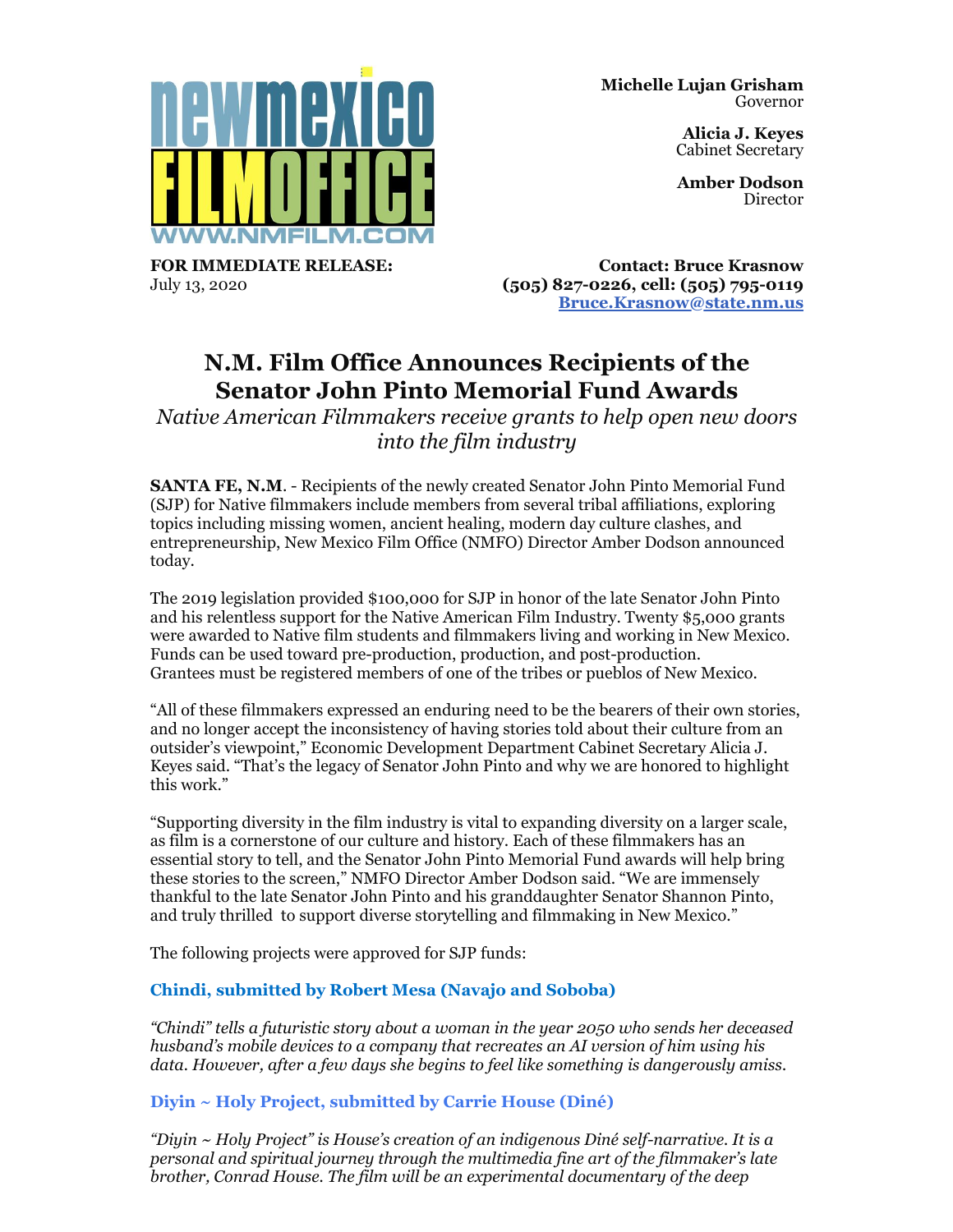*revelations of Carrie and Conrad's spiritual connection with the Holy People, within Navajo worldview.*

#### **Dream Touch Believe, submitted by Jenna Winters (Santa Clara Pueblo)**

*"Dream Touch Believe" is the story of Santa Clara Pueblo sculptor Michael Naranjo. As a young man, Naranjo lost his eyesight in the Vietnam War, but not his vision. The sculptor fought critics, social and racial stereotypes, and a disability to achieve his lifelong dream of becoming a world-renowned sculptor.*

*Naranjo is Winters father. "For me, this is not a passion project. Preserving this story is my duty," Winters said.*



*Fulfilling a lifelong dream, Michael Naranjo examines the monumental plaster sculpture, End of the Trail. A film crew captures the historical meeting as part of the documentary "Dream Touch Believe." 2019.*

## **Feeding Po'Pay, submitted by Geoffrey Kie (Pueblo of Laguna)**

*"Feeding Po'Pay" is a journey to learn of Pueblo lifeways through an Indigenous Food Revolution. This project will be an expansion upon Kie's initial film, which was a peek into the food insecurity that exists in his community. As a Pueblo person, Kie seeks to encourage passion, fight, and resilience among his people, especially in the youth.*

## **Heroes of the West, submitted by Lydell Mitchell (Diné)**

*"Heroes of the West" tells the story of two Navajo kids in 1987 Albuquerque. Jason and Donny are just two nerdy kids from the wrong side of the tracks that have been best friends since kindergarten. After discovering a precious resource in the boys' school bathroom during lunch, they fight to keep their claim and team up with a ragtag group of kids in order to make things right.*

*Mitchell says that his work shows modern indigenous peoples navigating an alien world.*

#### **Homeopathy for Native America (working title), submitted by Leahn Marie Cox (Navajo)**

*This film seeks to show Cox's view of the parallels between Homeopathy and Native American traditional healing wisdom. Understanding these parallels, Cox explains, can re-inspire interest in Native forms of healing and can help find solutions for highly traumatized and impoverished communities.*

#### **Just Kids, submitted by Forrest Goodluck (Diné)**

*"Just Kids" is a film based in Albuquerque. It follows the lives of three young men, best friends in high school, just coming back from their first year of college. It's a coming-of-age story about culture and a look at how we form our own identity. Goodluck draws on his experience growing up in Albuquerque and the people in his life to lovingly create this film that explores the characters' journeys.*

**Lloyd "Kiva" New: An American Entrepreneur, submitted by Nathaniel Fuentes (Santa Clara Pueblo)**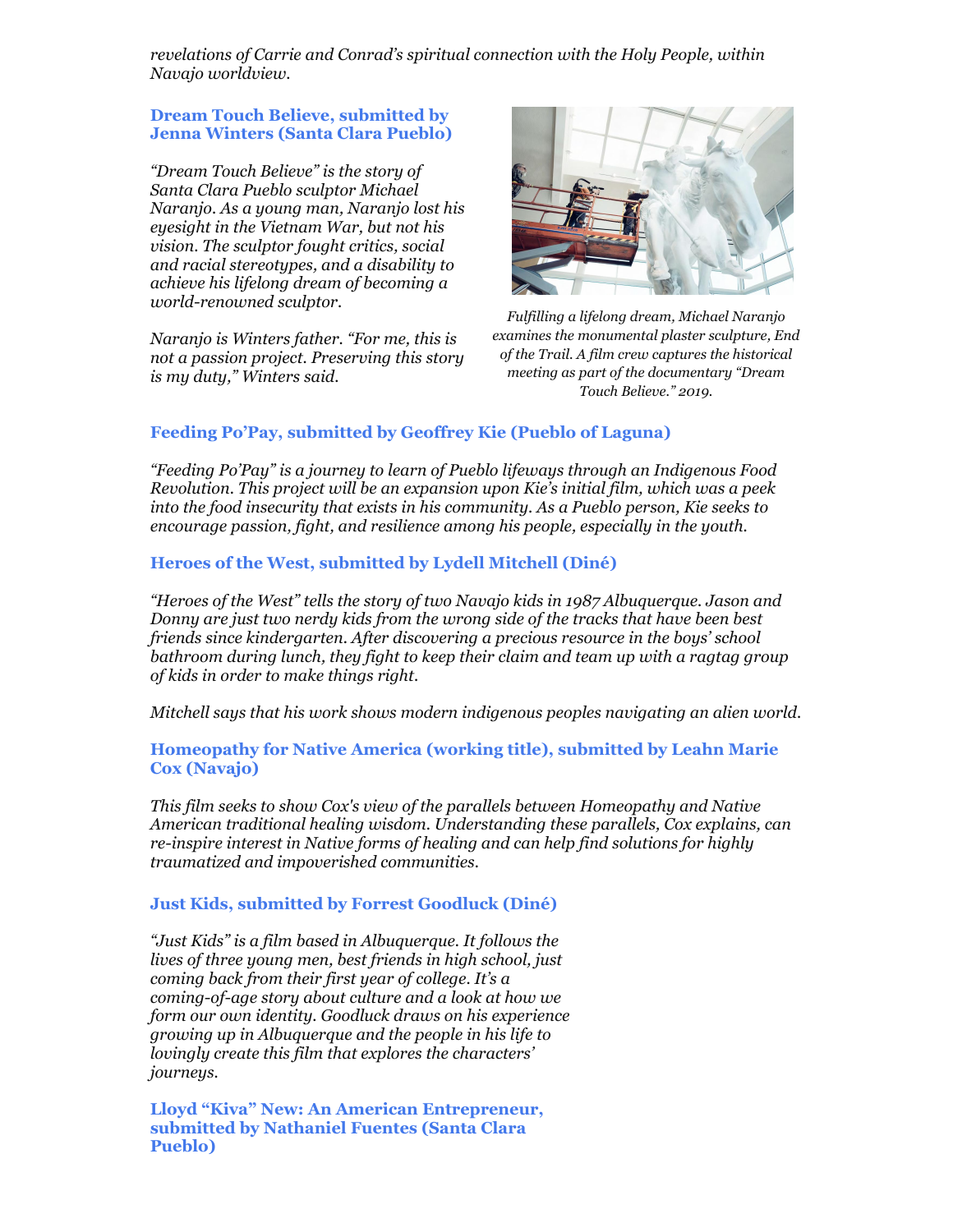*A feature documentary about Lloyd "Kiva" New, focusing on the years that established him as the first Indigenous fashion designer with the "Kiva" Brand and as an indigenous entrepreneur.*

#### **Marlon, submitted by Kevin Brown (Navajo)**

*"Marlon" is the heartbreaking tale of an older, sensitive Native American artist trying to find his path. It's based on a true story, a story often overlooked in today's society, and it provides no easy answers.*



*Actor and Filmmaker, Forrest Goodluck,"Just Kids," was among the first selected for the Sundance Institutes Native American Full Circle Fellowship for film directing.*

## **Meow Loses a Button (working title), submitted by Melissa Henry (Navajo)**

*"Meow Loses a Button" is a short animation about a moccasin-wearing cat from New Mexico who learns to let go of possessions. When Meow loses a shiny button from his shoe, he suffers from anxiety and emotional distress while surviving many adventures in his search. Meow eventually realizes that he can find peace by being in harmony with nature, letting go of things, and learning to share with others.*

*Henry plans to complete this project with Navajo and English voiceovers so that she can share it under a Creative Commons License. In this way, Henry explains, the general public and educators can watch and use it at home and in the classroom for free.*

## **Mother's Day, submitted by Natalie Benally (Navajo)**

*Based on her own experience as an abuse survivor, Benally has created the short film, "Mother's Day," about Natalie, who is going on her first date with hopes that she can begin to start her life again after a long-term, abusive relationship. Through the course of the date she discovers what she needs to truly walk away.*

## **No Love 4 Lamb, submitted by Jonathan Sims (Pueblo of Acoma)**

*The feature film, "No Love 4 Lamb" is the story of a "below average" Native Navajo guy who is unlucky in love. He finds a girl, but will need to be saved from her and his deathly aversion to mutton. Akin to the typical 30-year-old virgin story, but with some major cultural differences.*

#### **A Public Service Announcement Video for Missing Murdered Indigenous Women and Girls (MMIW), submitted by Cameron L. Martinez Jr. (Taos Pueblo and Laguna Pueblo)**

*The goal of the video is to bring awareness and information about the plight of missing and murdered indigenous women and girls, with specific focus on New Mexico and the Southwest. Martinez hopes to imbue the audience with an understanding of the magnitude and severity of the situation and move them from awareness to action. Upon completion, the PSA will be given to the MMIW Taskforce of New Mexico and the Coalition to Stop Violence Against Native Women.*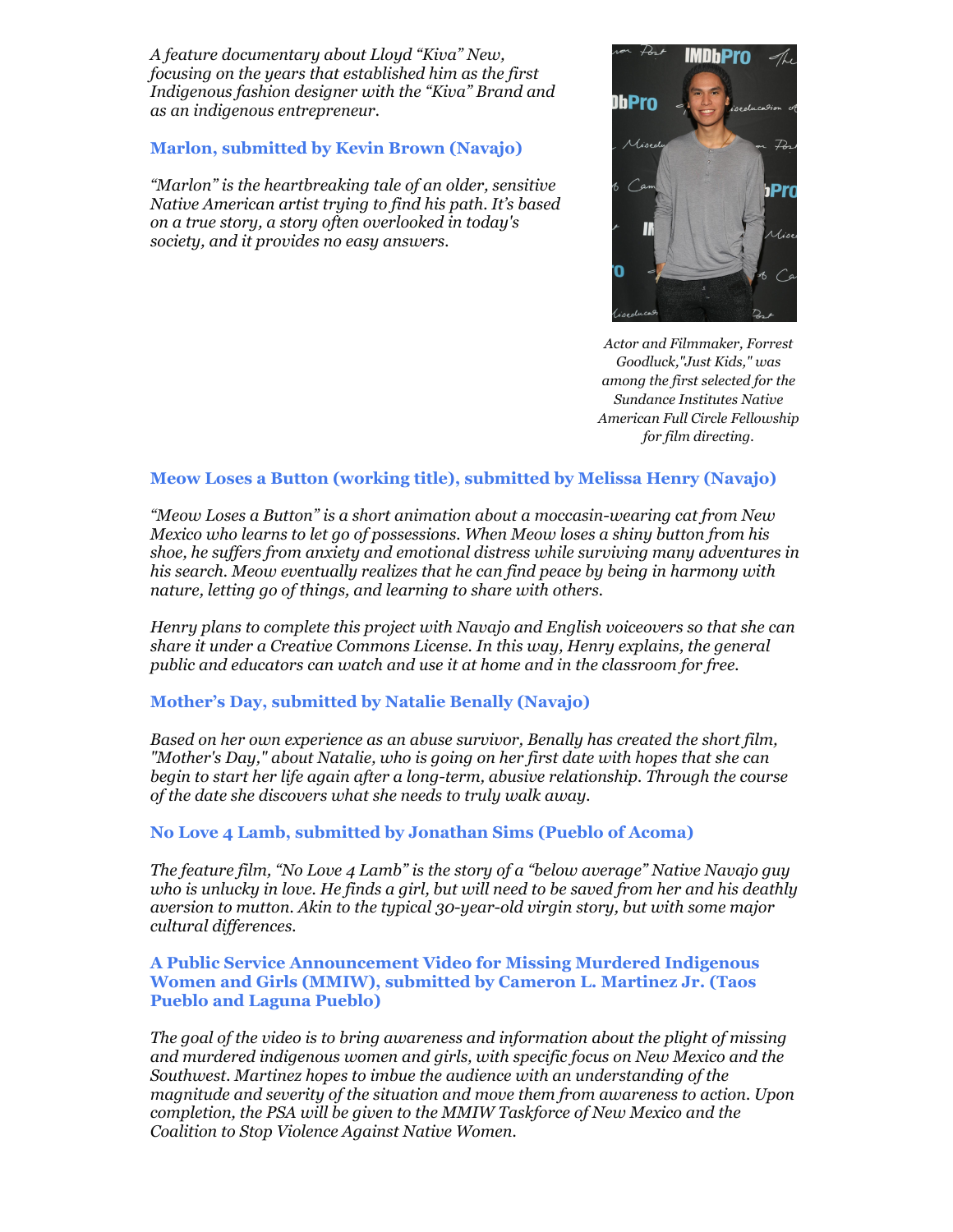*Martinez says that his ultimate goal is to "create film and television that would make his Ancestors proud."*



*Charine Gonzales, director & writer of "River Bank." Her goal is to help enrich Pueblo youth's interest in the Tewa language and promote forms of cultural preservation, keeping in mind the respect for her people.*

# **Re-Indigenizing Minds, submitted by Colleen Gorman (Diné)**

*"Re-Indigenizing Minds" is a series, hosted by Roger Cultee and Colleen Gorman, which teaches a unique Indigenous perspective of the cosmos using sacred calendars, geometry, art, math, science, and knowledge shared across Native cultures. Gorman brings her experience as both artist and teacher to this project.*

# **River Bank, submitted by Charine Gonzales (San Ildefonso Pueblo)**

*"River Bank" is a Pueblo Narrative Short Film about two fictional characters from the San Ildefonso Pueblo. Gonzales describes it as a "Robin Hood story where Tisha and Saya give to the River and the River gives back to the people."*

# **Rez Dogs, submitted by Steven Tallas (Navajo)**

*"Rez Dogs" is a coming-of-age feature film about young people dealing with the problems of living on the reservation, and later coming to the realization that the reservation would always be home. The film was made on a low budget with funds received through a Facebook fundraising campaign. The SJP grant will be used to complete post-production on the film.*

## **Rude Girl, submitted by Joshua Zunie (Zuni Pueblo)**

*"Rude Girl" tells the story of Oaklynn, a half Native American and half white teenager, dealing with self-identity issues. She connects with her grandmother in an enchanted desert called Summerland to become a superhero and face a longtime bully.*



*Dawning Pollen Shorty, "Three Generations: A Family of Artists," celebrates her Taos-based multi-generational artistic roots.*

**Three Generations: A Family of Artists, submitted by Dawning Pollen Shorty (Taos Pueblo/Sioux and Diné)**

*Dawning Pollen Shorty was raised at Taos Pueblo in the shadow of the Taos Mountain. Her mother (Track family) is Taos Pueblo/ Sioux and her father (Shorty family) is Diné.* 

*"Three Generations" is a short documentary film that chronicles the lives and histories of the Track/Shorty family through almost one hundred years. The family still continues a tradition of inspiration and creation that has stretched through three generations working as models, potters, sculptors, painters, and musicians.*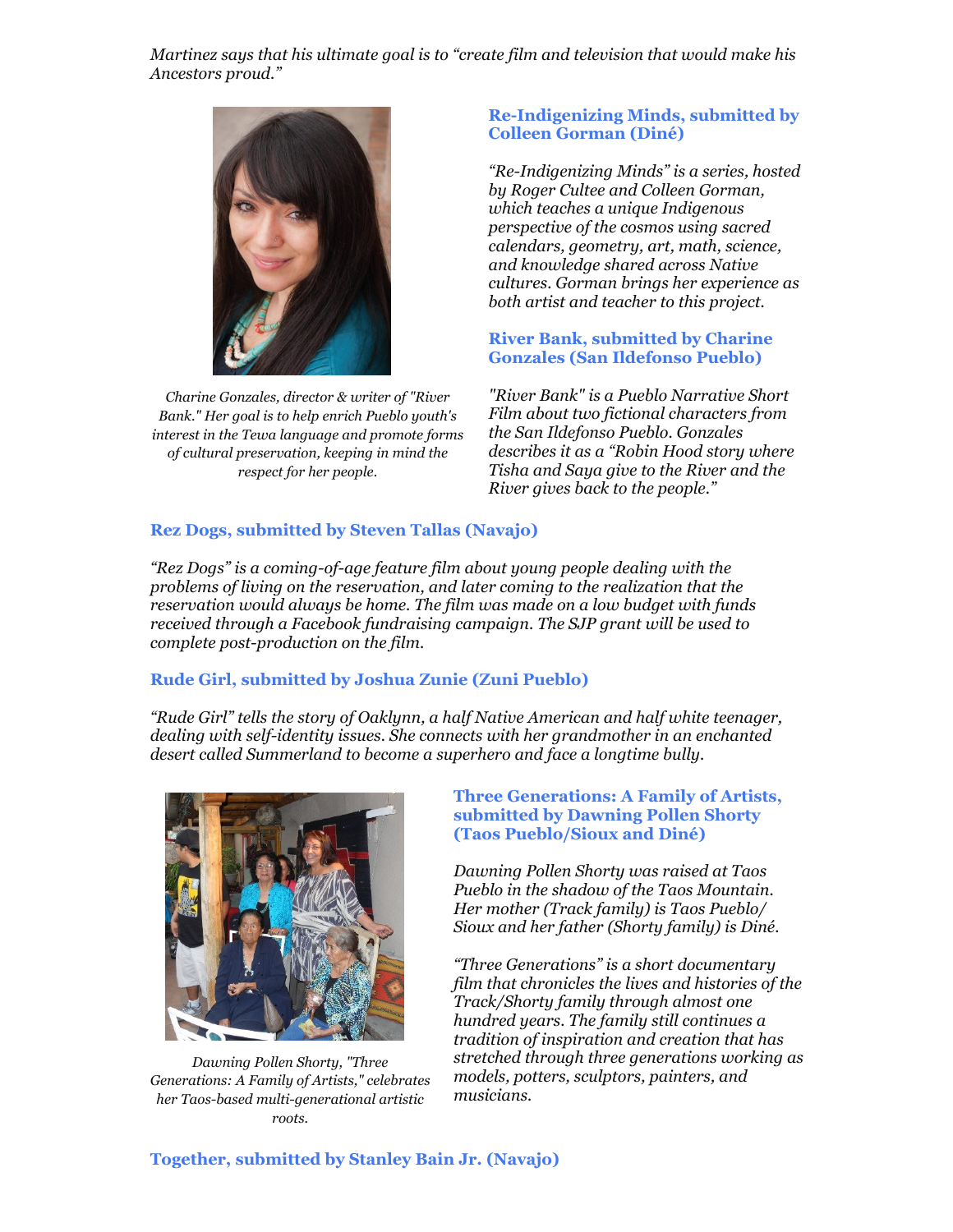*"Together" follows Kelly and Mason, both alcoholics, one in recovery and the other still falling prey to his deadly addiction. When Mason reaches out for help, they reconnect one night after months apart.*

*Bain explains his approach as a filmmaker: "Being a filmmaker provides the opportunity to tell a good story with great characters to provide that escape, or even make an impact beyond that escape, on someone's life, as it did for me."*

**Yazhi Boy, submitted by Daniel Edward Hyde (Navajo and Belizean)**

*"Yazhi Boy" is a comedy about an unemployed Navajo millennial who sets off on a spiritual quest in the Chuska Mountains as civilization crumbles in the world down below.*

*Exploring the unique experience of the Navajo Millenial, "Yazhi Boy" considers how one might find their own path toward traditional culture, while still following the timehonored tradition of adaptation.*

"Thank you to the New Mexico Film Office and all those who helped make this a reality. I appreciate all the applicants and encourage their continued participation," Sen. Shannon Pinto said. "Congratulations to the Native American filmmaker awardees, I hope your endeavors lead to extraordinary experiences and long-lasting relationships that change lives for you and the underrepresented communities."

"I am very grateful to [Senator] John Pinto for creating this grant for Native American filmmakers in New Mexico," filmmaker Leahn Marie Cox (*Homeopathy for Native America)* said. "It takes effort to appreciate traditional indigenous knowledge in the world today. I do not lament this, but see this serious challenge as unique and demanding."

The SJP applications were reviewed by judges Chris Eyre, Nanobah Becker, Ramona Emerson, and Beverly Morris.

**###**

**The New Mexico Film Office** 1100 S. St. Francis Drive, Suite 1213 Santa Fe, NM 87505 (505) 476-5600 [info@nmfilm.com](mailto:info@nmfilm.com) [nmfilm.com](http://www.nmfilm.com/)

A division of the [New Mexico Economic Development Department](https://gonm.biz/)



*The Economic Development Department's Mission is to improve the lives of New Mexico families by increasing economic opportunities and providing a place for businesses to thrive.*